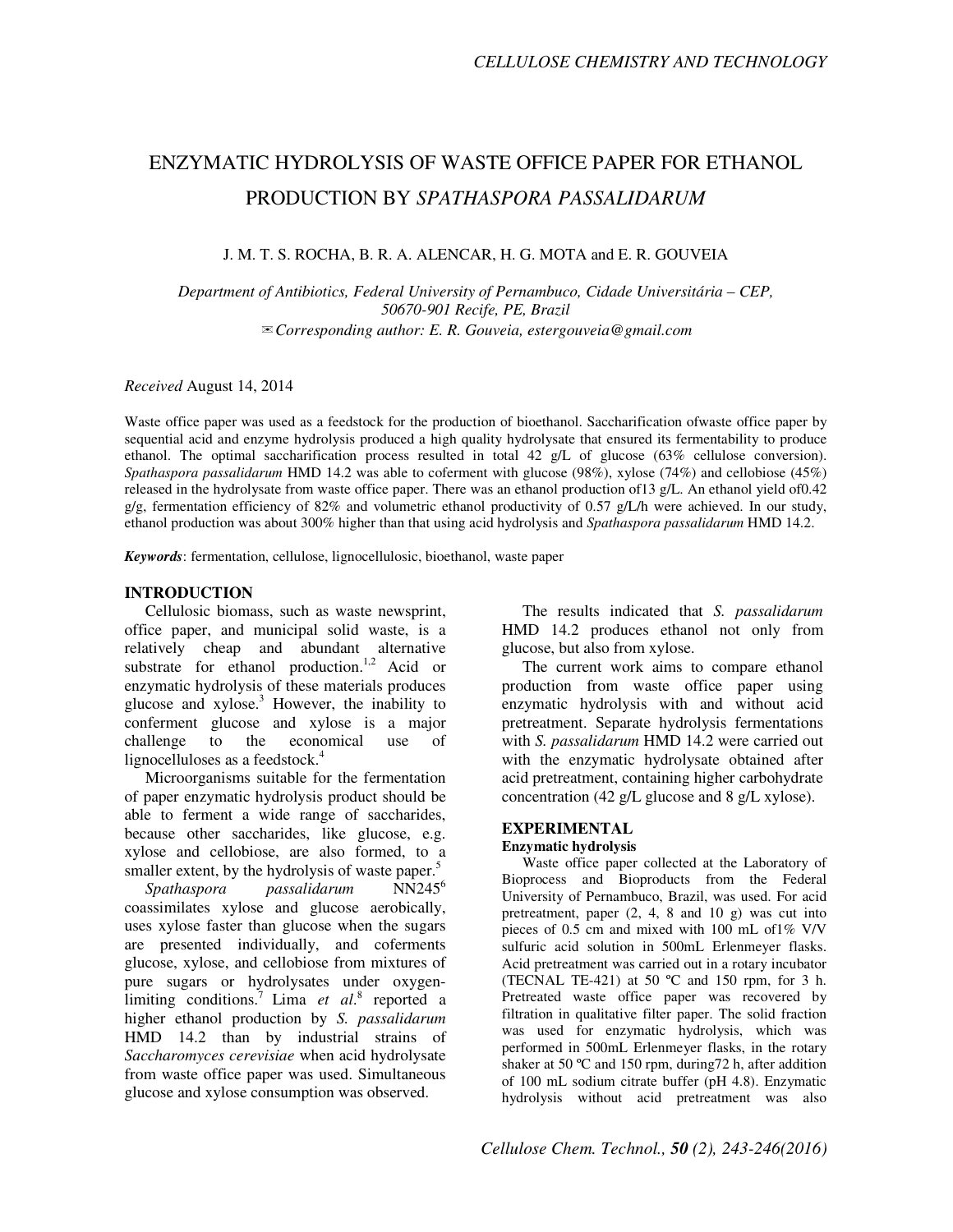performed. Celluclast 1.5L (68 FPU/mL) and a βglycosidase (1340 CBU/mL) preparation (Novozym 188) were used. Enzyme loadings between 20 and 71FPU/g of waste office paper and 50% V/V (of the volumetric Celluclast 1.5L addition) β-glucosidase were used.

#### **Microorganism and fermentations**

The strain of *S. passalidarum* (HMD 14.2) was maintained in a solid medium containing 20 g/L glucose, 10 g/L yeast extract, 20 g/L peptone and 15 g/L agar, at pH 7.0.For the preparation of precultures, a loopful of cells was transferred from the agar slants to250mL flasks containing 50 mL of culture medium (similar to that used above, but without addition of agar), and incubated at 30 ºC for 7 h. Cells were harvested by filtration (0.45 µm filter), suspended in sterilized distilled water and used to inoculate the fermentation medium containing:  $(NH_4)_2SO_4(2 \text{ g/L});$  $KH_2PO_4(2 g/L); MgSO_4.7H_2O (0.75 g/L); year$ extract (4 g/L). These nutrients were dissolved in the enzymatic hydrolysate. Duplicate fermentations were carried out at 30 ºC, 80 rpm for 24 h, using 0.5 g/L of the initial biomass concentration in 250mL flasks with working volumes of 100 mL.

#### **Determination of substrates and products**

Samples were withdrawn, filtered (0.45 µm filter), and submitted to high performance liquid chromatography (Agilent HP 1100, Germany) analysis. Cellobiose, glucose, xylose, carboxylic acids, furfural, hydroxymethylfurfural (5-HMF), glycerol and ethanol were quantified in an Aminex HPX-87H<sup>+</sup> (Bio-Rad, Hercules, CA, USA) column at 60 ºC, using  $5 \text{ mM H}_2$ SO<sub>4</sub> at a flow rate of 0.6 mL/min as mobile phase, and detected using an RI-detector.

#### **Glucose and ethanol yields, volumetric productivity and efficiency**

The glucose yields (*Y*) from waster office paper, with and without acid pretreatment, obtained in enzymatic hydrolysis, were calculated by Equation 1.Ethanol yields (*YE/G*), obtained in the fermentations, were calculated by Equation 2. Volumetric productivity  $(Q_P)$  and fermentation efficiency  $(E_f)$ were calculated using Equations 3 and 4, respectively.

$$
Y = (G) \frac{v}{m} * 100
$$
  

$$
Y_r = \frac{\Delta E}{m}
$$
 (1)

$$
\frac{\epsilon_E}{G} = \frac{\Delta G}{\Delta E} \tag{2}
$$

$$
Q_P = \frac{Y_E}{\frac{Y_E}{G}} \tag{3}
$$
\n
$$
E_f = \frac{Y_E}{0.511} \times 100
$$

 (4) where  $G$  (g/L) – glucose concentration;  $V$  (L) –volume of mixture (waste office paper and buffer); *m* (g) – mass of waste office paper (with or without acid pretreatment);  $\Delta E$  (g/L) – variation of ethanol concentration;  $\Delta G$  (g/L) – variation of glucose concentration:  $\mathbf{\Delta}t$  (h)variation of fermentation time:  $0.511$  g/g (theoretical yield, determined by stoichiometric reaction of ethanol production from glucose).

## **RESULTS AND DISCUSSION**

Carbohydrates, organic acids, furfural and 5- HMF were not detected in the liquid fraction after acid pretreatment, probably due to the moderate conditions in this step (50 °C, 150 rpm, duration 3 h). After 96 hours of enzymatic hydrolysis, glucose and xylose concentrations were 15 g/L (Figure 1a) and 2.5g/L (Figure 1b), respectively, in enzymatic hydrolysis without acid pretreatment, using 2 g of waste office paper. On the other hand, glucose and xylose concentrations for 4 g of waste office paper were 26 g/L and 4 g/L, respectively. Enzymatic hydrolysis with 8 or 10 g of paper was not possible without acid pretreatment, since the material remained intact during all the evaluated period.

The highest glucose (Figure 1a) and xylose (Figure 1b) concentrations were obtained during enzymatic hydrolysis with acid pretreatment, using 8 g of waste office paper. Lower carbohydrate concentrations were found for the hydrolysis with 10 g of paper than for the hydrolysis with 8 g of paper. This was probably due to hard mixing and lower enzyme load.

Figure 2 shows the glucose yields (*Y*) obtained during enzymatic hydrolysis of waste office paper with and without acid pretreatment. The results were significantly different for the assays with 2 and 4 g of waste paper, which led to lower yields using acid pretreatment. The yields showed a similar profile of glucose and xylose concentrations (Figures 1a and 1b). The highest glucose yield (*Y*) was obtained with 2 g of waste paper, without pretreatment (about 80%).

The pretreatment with dilute sulfuric acid in the rotary incubator was essential for enzymatic hydrolysis with masses of 8 and 10 g of paper. However, the enzymatic hydrolysate obtained with 8 g was selected for fermentation, since it allowed the highest glucose concentration (42 g/L). Wu *et al.*<sup>9</sup> obtained about 12 g/L of fermentable sugars (glucose, galactose and mannose) from waste newspaper, after pretreatment with 0.1N NaOH for 12 h and sequential enzyme hydrolysis.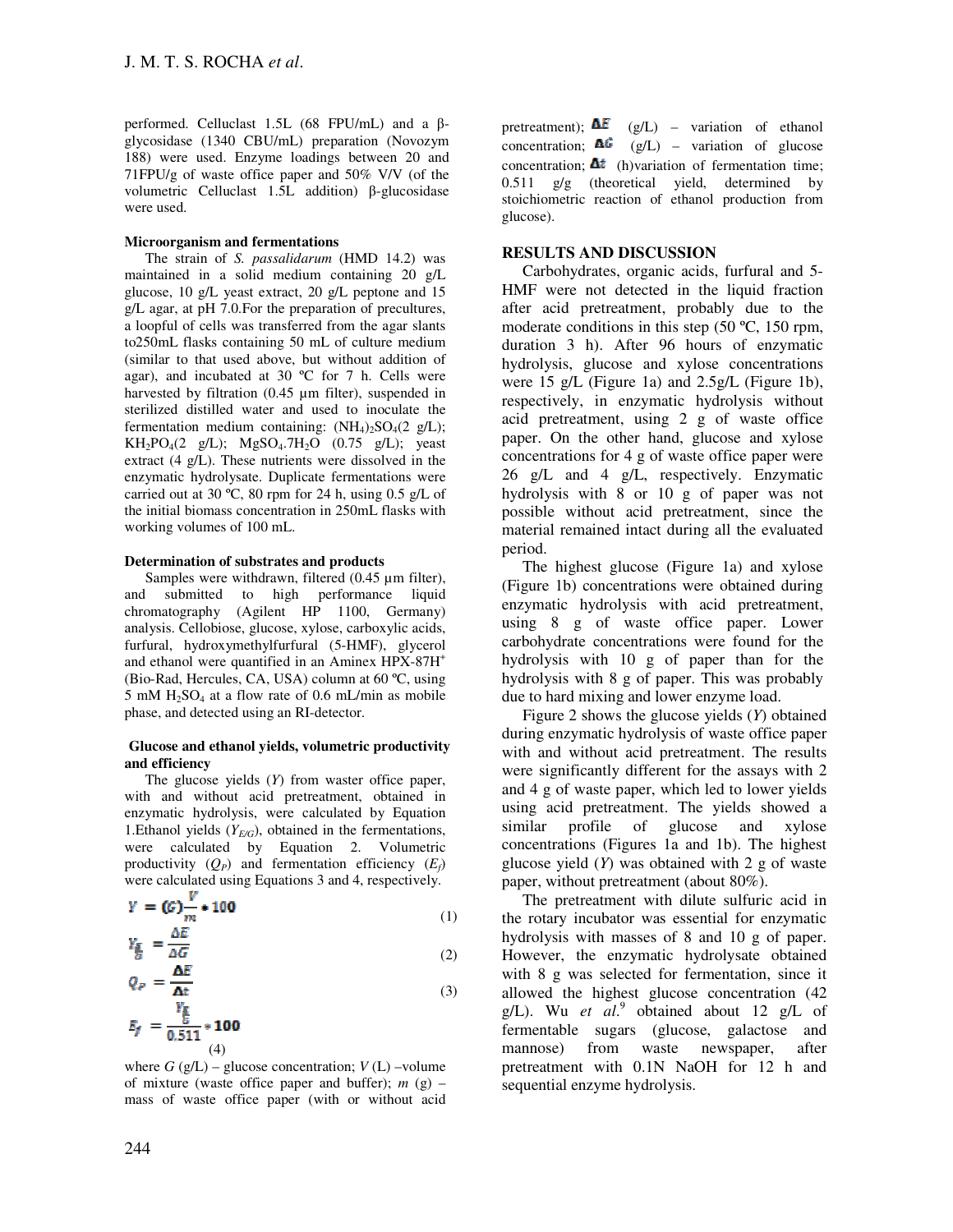Fermentations were carried out using *S. passalidarum* HMD 14.2. Figure 3 shows cellobiose, glucose, xylose, glycerol and ethanol concentrations. Glucose demonstrated the highest consumption (98.2%), followed by xylose  $(74.8\%)$  and cellobiose  $(45.3\%)$ , after 24 hours of fermentation. These values indicate the preference of *S. passalidarum* HMD 14.2 for glucose uptake. Simultaneous cofermentation of glucose, xylose, and cellobiose is problematic for most

Glucose  $(g/L)$ 

microorganisms because glucose represses the use of the other saccharides. Surprisingly, *S. passalidarum*, which ferments xylose and cellobiose natively, can also coferment these two sugars in the presence of 30 g/L of glucose. $4$  Lima *et al*. 8 reported that in ethanol production by *S. passalidarum* HMD 14.2, using acid hydrolysis of waste office paper, the consumption of these carbohydrates could be observed.



Figure 1:Effects of waste office paper mass on the release of glucose (a) and xylose (b) measured after enzymatic hydrolysis during 96 hours, with and without acid pretreatment



Figure 2: Effects of waste office paper mass and enzyme load on the glucose yield obtained from enzymatic hydrolysis during 96 hours, with and without acid pretreatment

Glycerol production was lower than 2 g/L and acetic acid was not detected. Ethanol production achieved 13 g/L after 24 hours (Figure 3). Volumetric productivity  $(Q_P)$ , ethanol yield from glucose  $(Y_{E/G})$  and fermentation efficiency  $(E_f)$ were of 0.57 g/L h, 0.42 g/g and 82.8%, respectively. Thus, it is estimated that 1 g of waste office paper can be converted to 0.163 g of ethanol by the processes described here (13 g/L of ethanol and 80 g/L of waste office paper). On a large scale, based on the optimum conditions found in this study (8 g paper mass with acid pretreatment), it can estimated that an ethanol yield of 163 Kg/1000 kg of waste office paper can be obtained, which divided by the ethanol density of 0.789 Kg/L equates 206 L/1000 Kg. In fermentations using *S. passalidarum* HMD 14.2 and acid hydrolysis, 3.52 g/L ethanol (45 L/1000



Figure 3: Substracts and product concentrations initially and after 24 hours of fermentation of the enzymatic hydrolyzate

Kg) was produced using 100 g/L of waste office paper. 8

### **CONCLUSION**

Acid pretreatment was essential in the enzymatic hydrolysis of 8 and 10 g of waste office paper. Thus, a hydrolyzate of adequate quality without fermentation inhibitors was produced. *S. passalidarum* HMD 14.2 contributed to high efficiency and yield, indicating a potential for ethanol production from hydrolysates containing glucose and xylose. Waste office paper was found to be a promising feedstock for ethanol production using *S. passalidarum* HMD 14.2after the pretreatment with dilute sulfuric acid.

*ACKNOWLEDGEMENTS*: The authors acknowledge financial support from the Conselho Nacional de Desenvolvimento Científico e